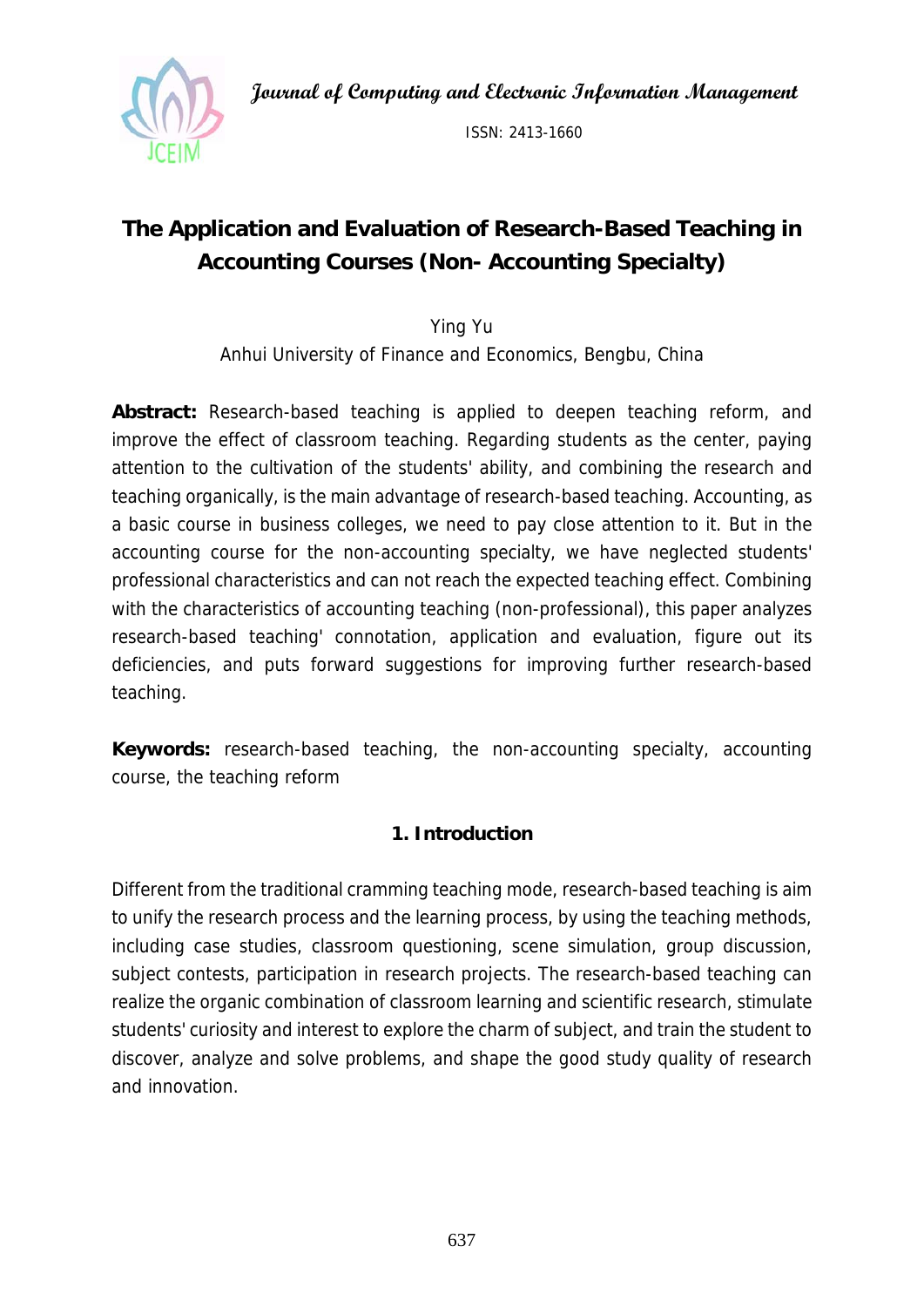# **2. The characteristics of research-based teaching**

Compared with the traditional teaching model, research-based teaching has the following characteristics.

# 2.1 Problem solving oriented

Problems plays an important role in the research-based teaching. Through setting the problem, and providing reliable guidance, teachers guide the students to study actively, and master the knowledge point deeply, in order to use the knowledge and cultivate the ability to analyze and solve problems. Research-based teaching model is problem oriented, which greatly improve the students' interest in learning and enhance teaching effect.

# 2.2 Focusing on cultivating students' ability

In the research-based teaching model, students are the center of our attention, and improving the learning and application ability of students is our tenet. Bid farewell to the traditional classroom teaching model dominated by the teacher, the research-based teaching model implements the bidirectional interaction of teachers and students, which teachers shift the role from the leader into a guidance, and students change roles from passively accepting knowledge to actively explore the knowledge in class. Teachers mobilize students' enthusiasm and initiative, and make students participate in the whole process of learning, training students' ability to solve problems independently, through a variety of advanced teaching methods.

2.3 To achieve the combination of scientific research and the classroom teaching

For undergraduate students, the cultivation of scientific literacy is essential. Research-based teaching model make students master the scientific research train of thought and method, help students to discover and develop their research ability, which realize the combination of scientific research and teaching. And teachers will get more new enlightenment and inspiration in the research-based teaching, realizing the benign cycle of teaching and learning.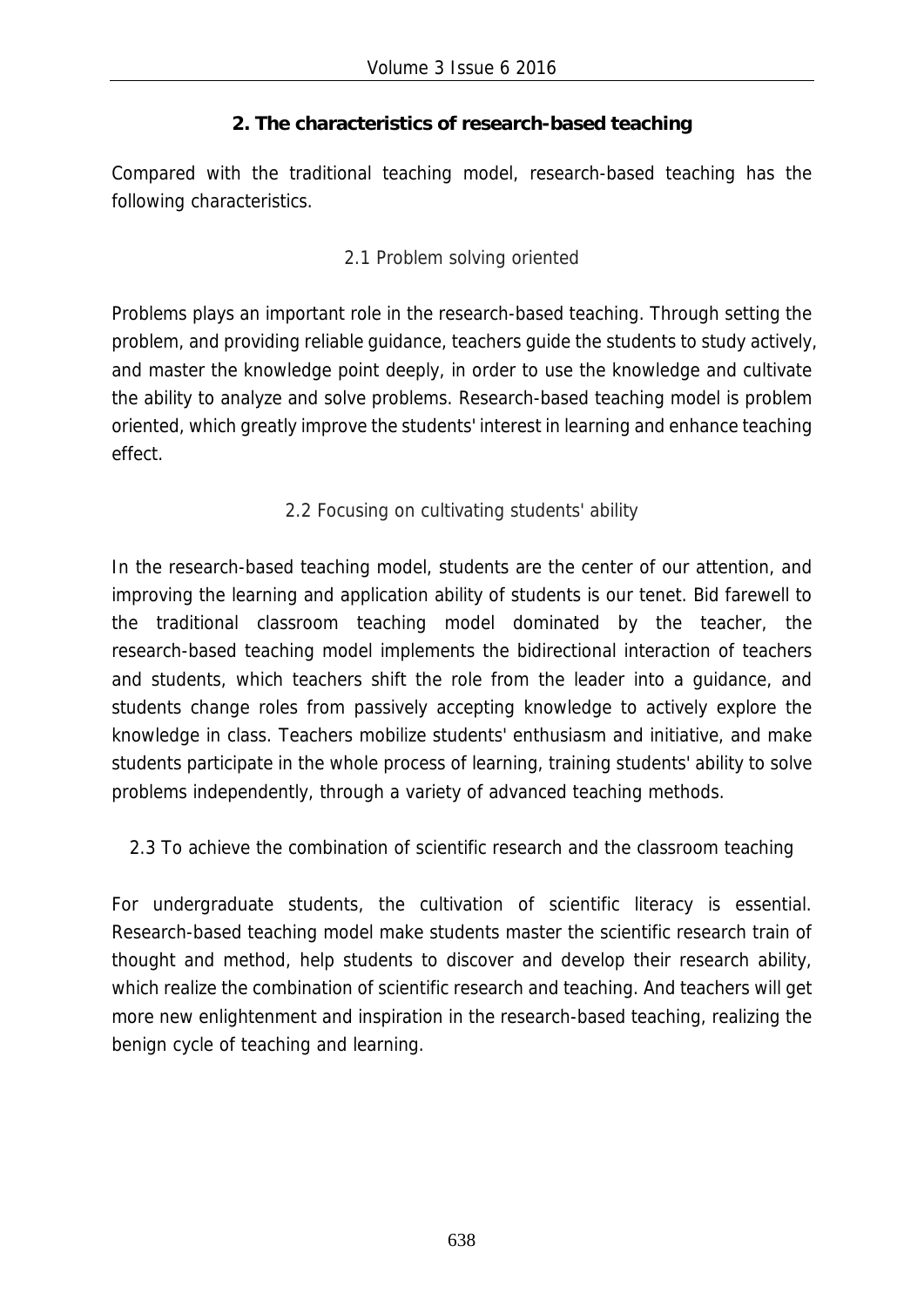# **3. The significance of accounting courses for students in non-accounting specialty**

3.1 Comply with the market demand for interdisciplinary talents

The more developed economic, the more important accounting is. The development of market economy makes the competition fierce between enterprises increasingly, also make the enterprises' requirement of applied undergraduate graduates increasingly strict, especially for students in the non-accounting specialty. To understand and use accounting information is crucial for the long-term development of the enterprise and students' progress [1].

3.2 To help students learn the professional knowledge better

For the students in the non-accounting specialty, especially students of business administration, each discipline is promote each other. Accounting study particularly can enhance the students' horizons, and exercise students thinking mode of double thinking. Many courses of business administration open on the basis of accounting. Learning accounting can grasp the generation process of accounting information, and using accounting information is very important for the non-accounting specialty students to better learn the professional knowledge.

# **4. The necessity of application of research-based teaching in accounting courses (non-accounting specialty)**

4.1 To help students understand the generation process of accounting information better

For students in the non-accounting specialty, our basic accounting teaching goal is to ensure that students can understand and use accounting information as the accounting information users. But if they can't grasp the generation process of accounting information, students can't understand the various economic business of enterprise, that won't make them judge statements digital sources combined with practice, losing its meaning in statement analysis itself. And research-based teaching can take advantage of the detailed case analysis, group discussion and other methods to solve questions of students in learning, to strengthen the understanding of the generation process of accounting information.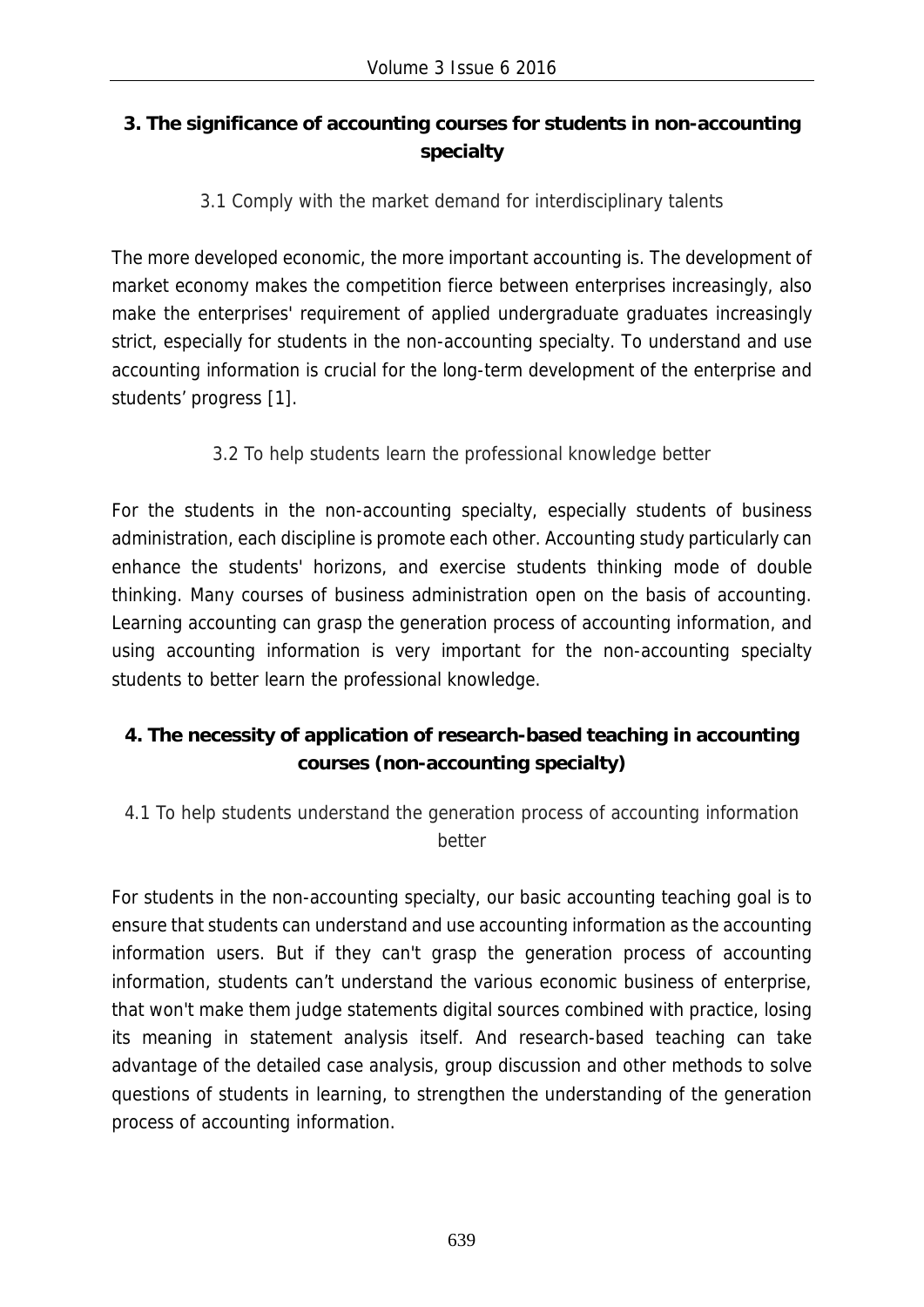4.2 To help students use of accounting information better

Financial report is the last carrier of the accounting information, and there are system analysis methods. In the traditional teaching model, students passively accept the teaching material content. On the one hand, it's very easy to forget, on the other hand the analysis method won't be internalized into their own analysis. Research-based teaching can exert their subjective initiative, and deepen students understanding of analytical methods and application, through teachers' guidance and teaching, setting problem and reference ideas, students establishing team fully discussed, fully analysis of financial reports, and other forms of achievements.

# **5. The application of research-based teaching in accounting courses (non-accounting specialty)**

5.1 Make full use of case teaching and group discussion

Accounting for students in the non-accounting specialty is a professional and boring subject, and how to make the principle visualization and simplification is the problem that the teachers get a headache. Case teaching is a commonly used method of research-based teaching, and the group discussion is the way to realize case teaching, both often appearing at the same time in classroom teaching. Case teaching and group discussion, on the one hand, can attract the attention of the students, stimulate students' study and exploration, on the other hand can make abstract problems visualization, which is helpful for students to master, and summarizes the knowledge points.

As for accounting identity, students are hard to understand "assets = liabilities + owner's equity" . We can simplify the complex manufacturing companies for common milk tea shop around students, and design the students for the milk tea shop owner to let students think the source of beginning funds and the money in the process of operation, so as to further understand the concept of assets, liabilities and owners' equity. Starting with the relation between the owners' equity and the profits gained by the milk tea shop, guides the student to utilize the view of the development of the problem, naturally can make students understand the accounting identity.

5.2 The flexible use of question in teaching

Question-based teaching method is one of the commonly used method of research-based teaching. At the beginning of class the question-based teaching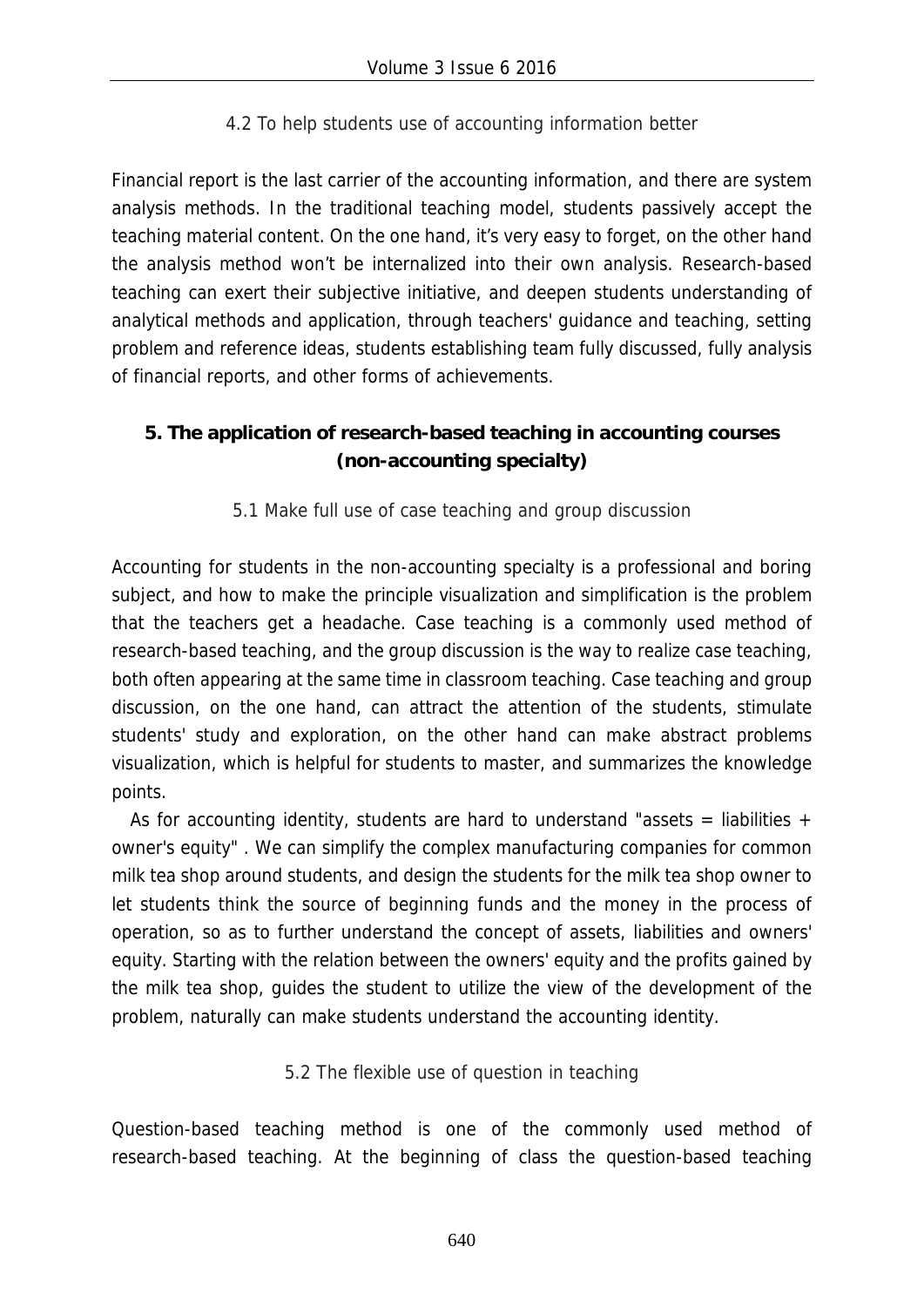method, on the one hand can make the students recover the main content of mind, review last lesson and enter into the state of the lectures as soon as possible; On the other hand can trigger students' interest, with questions, let the students put more emphasis on listening to teacher, so as to achieve better teaching effect [2].

Such as learning the fixed assets depreciation concept, we can ask students why enterprises calculate depreciation, which lead to how to confirm profitable and capital expenditure, helping students further understand the nature and process of the depreciation of fixed assets.

#### 5.3 Combining knowledge with discipline competition

At present, a variety of course contests enrich the students' learning life, and also effectively exercise the students' ability to integrate theory with practice. Course contests normally encourage students to build interdisciplinary team to design works of analyzing the problem of the case. Subject competition of business administration often use financial knowledge, so teachers can blend previous course contests in class, making students feel the widely application of the accounting discipline, and stimulate students' interest in learning.

#### 5.4 Emphasize teaching of the thinking method

From the overall, teaching students the way of thinking is more important than teaching students the specific content. So teachers should guide the students to explore actively, and learn the lines.

Accounting is an economic management activity, that accounting personnel make recognition, measurement, record and report of accounting entity occurrence of economic business running, using a series of special methods. Accounting information is the final product, and is complex and specialized in the produce process of accounting information. For students in the non-accounting specialty, we can't require them to master all details of process like students in accounting major, but the overall train of thought of accounting work should be clear, in order to use of accounting information better.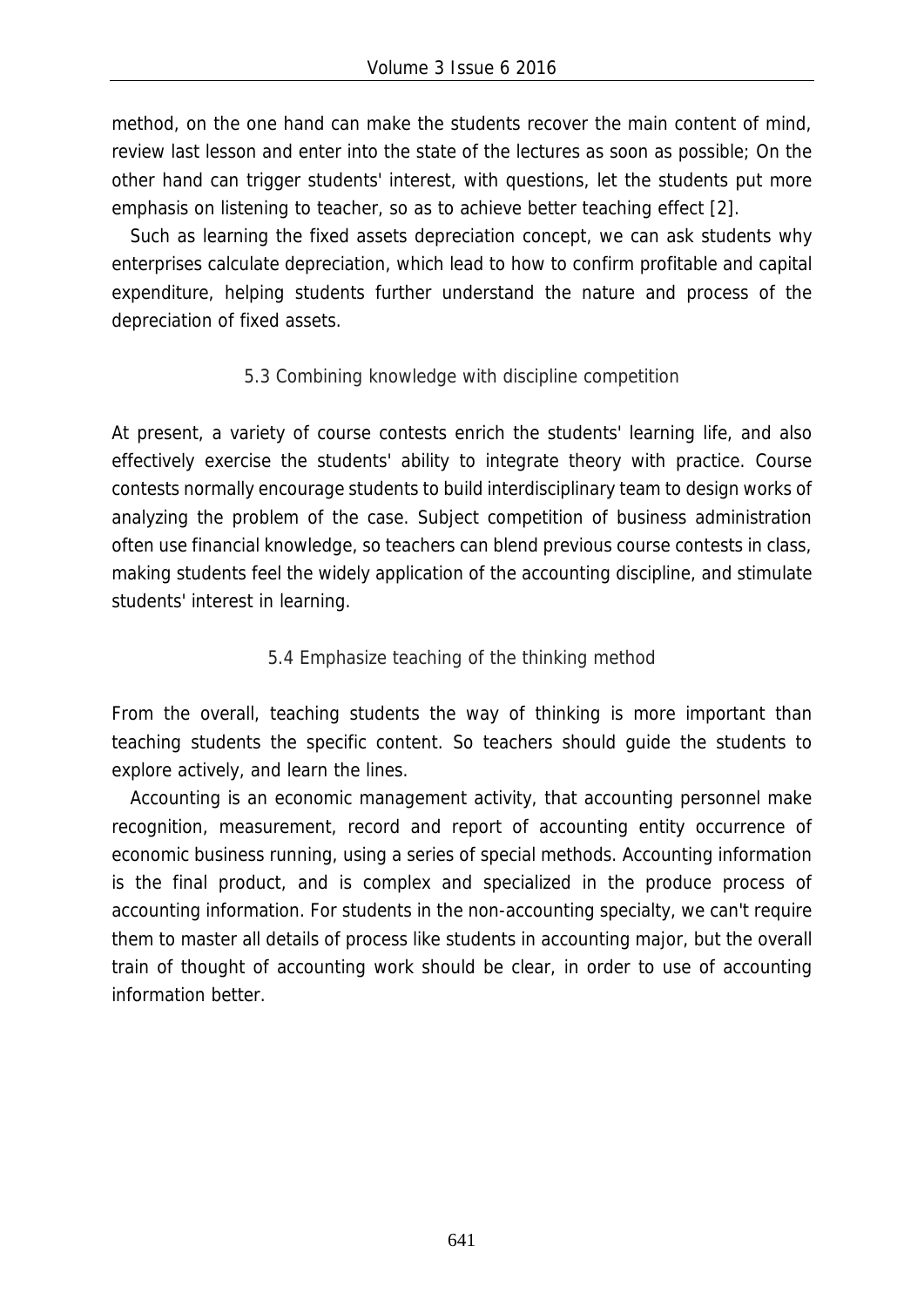# **6. The problems in application of research-based teaching in accounting courses (non-accounting specialty)**

6.1 The teaching goals are not clear

From the angle of students, the broad masses of the students in the non-accounting specialty don't realize the importance of accounting and usefulness, and lack of attention, motivation and interest. From the angle of teachers, many teachers ignore characteristics of students in the non-accounting specialty in the teaching process, and accounting course becomes the combination of expurgated versions of basic accounting and financial accounting, resulting in the difficulties of learning [3].

6.2 The teaching content and time arrangement is not appropriate

Accounting course in the non-accounting specialty is difficult, and class time is tight. Especially on the basis of the above teaching objectives are not clear, the teachers' and students' importance of the course are deficient. At the same time, the form a complete set of teaching materials can be less selective, making the selection of accounting teaching material too theoretical, and cannot reach the expected effect combined with nervous teaching time.

6.3 The way to assess learning effect is not reasonable

Present assessment of accounting in the non-accounting specialty can be thought of as " professional accounting evaluation in lower difficulty ", and examination form is given priority to check the ability to generate the accounting information rather than understand and use accounting information. At the same time, the final assessment also ignores the appraisal of students learning process.

# **7. The corresponding countermeasures and suggestions**

7.1 Make clear teaching goal

Making clear teaching goal is the primary problem to improve the effect of classroom teaching. Only clear teaching goal help both teachers and students carry out the teaching work better [4]. Although most students in the non-accounting specialty will not directly engage in accounting work in the future, but also need to understand and use of accounting information inevitably. The teaching goal of accounting in the non-accounting specialty is to help students understand what is accounting, how to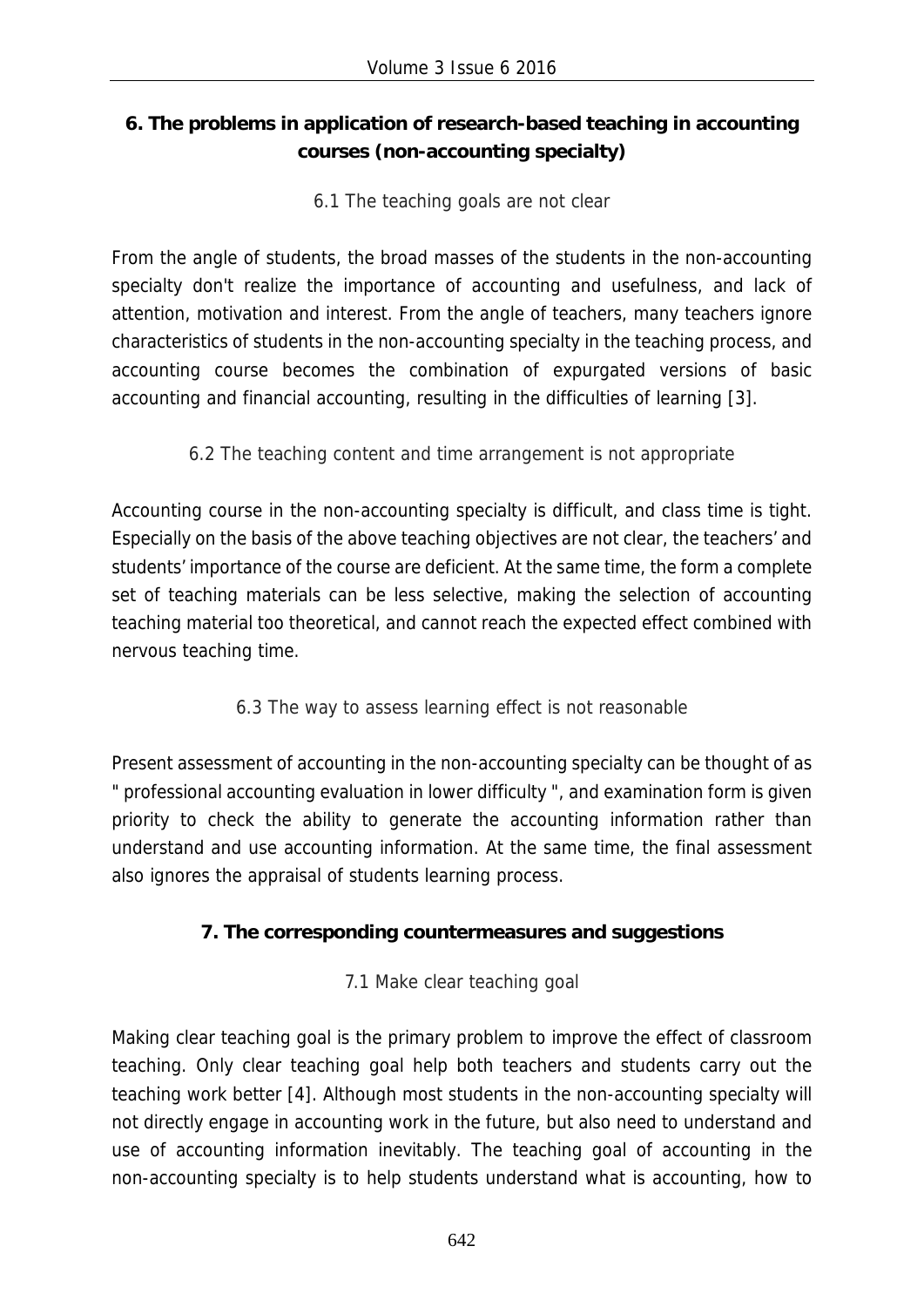understand and use the accounting information, and weaken teaching how to fill accounting vouchers and books, distinguishing professional and non-professional learning.

# 7.2 Integrate and design the teaching content and time

First of all, on the writing of teaching material, accounting of the non-accounting specialty should break the original writing style, combining the teaching goal and the characteristics of research-based teaching, problem oriented, to build a knowledge system. The teacher can compile teaching material for the non-accounting specialty according to the different situation of their own school. At the same time, the content of the teaching material should be dynamic and open. In addition to the basic theoretical knowledge of materials, the teaching content should be in the network, news publications and cutting-edge research.

Second, breaking the original teaching time in class, try to "flip" the class. On the basis of students' autonomous learning in the online course, offline classroom become platform for the teacher and students to discuss the difficulties and explore knowledge together, which changes the traditional classroom where students accept knowledge passively, and cultivate students independent arrangement study, independent thinking, independent ability to seek cooperation and positive expression, so as to achieve better learning effect.

# 7.3 Set the reasonable teaching evaluation mode

Teaching evaluation including the assessment of teachers and students. Teachers' evaluation should focus more on the effect of teachers guiding students to analyze and solve the problem.

The teaching appraisal and evaluation of students, on the one hand, should extent the assessment from the final examination to the whole study process, reducing the proportion of the final exam, and enriching learning outcomes in the learning process, such as case analysis report, and research report; On the other hand, in the final examination, case analysis and how to use accounting information should be primary, reducing or even cancelling the inspection of accounting entry, making the teaching appraisal way consistent with the teaching goal, to consolidate and improve the teaching effect.